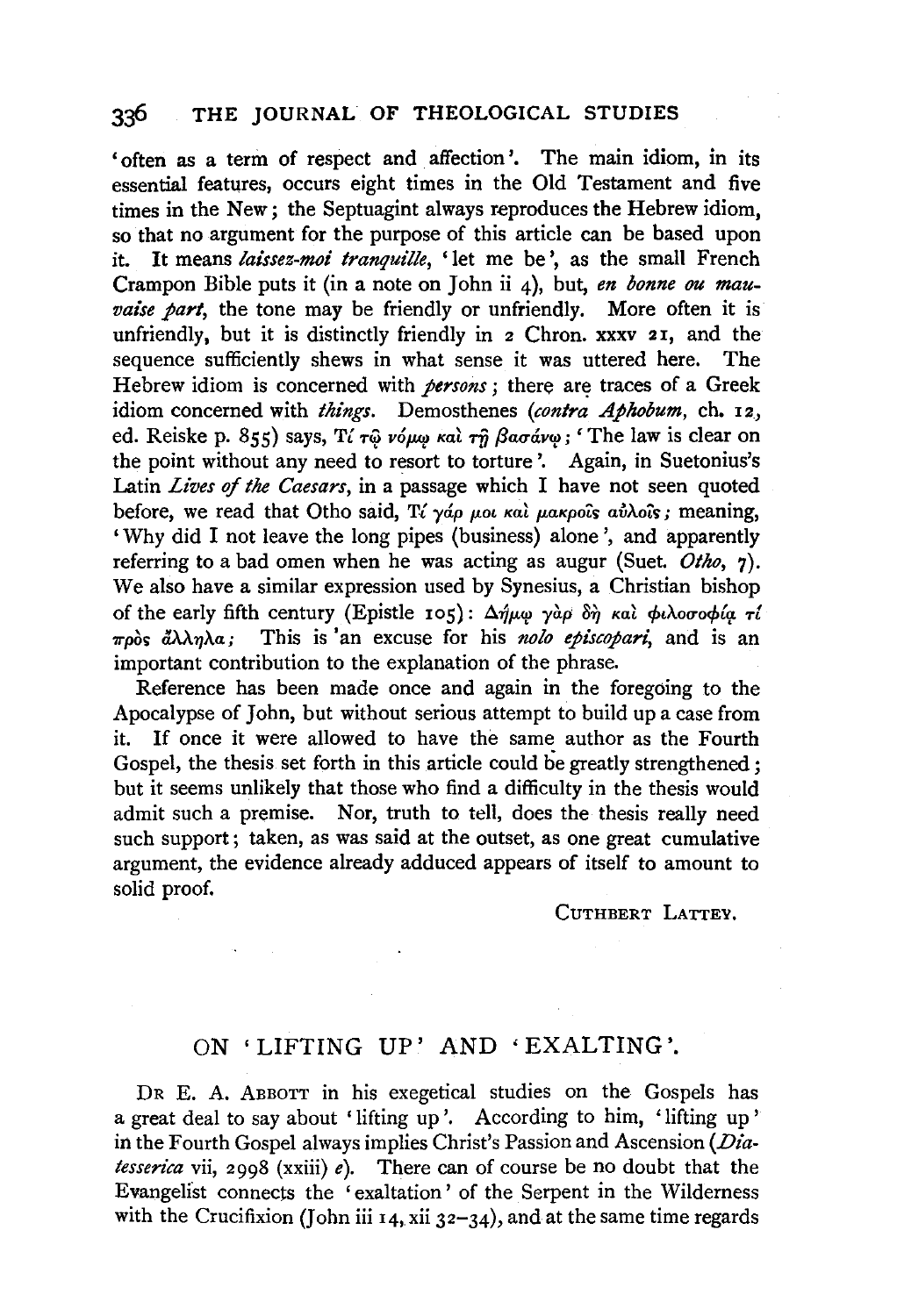this 'exaltation' as some sort of glorification. The Greek word is  $\dot{v}\psi \circ \dot{v}\nu$ , a word which lends itself well enough to the double meaning, but which as a matter of fact is not used in the Septuagint in conuexion with Moses'· brazen Serpent.

The object of this Note is not to criticize Dr Abbott's general position, but merely to enter a warning against so understanding his  $\S$  1003  $c$ *(From Letter to Spirit* p. 360 note 8) as to suppose that the Aramaic root I:Ji'l has anything to do with this connexion of the idea of 'crucifixion' and 'exaltation'.

The passages in St John are so familiar that we naturally now associate the word ' lift up' with the Crucifixion of our Lord. When herefore we find that ?!?! (also ?!?!) means both 'to lift up' and 'to crucify' or 'impale', it seems natural to assume that the Fourth Evangelist came to his theory of the 'lifting up' of the Son of Man by a Semitic path, that the theory must have been made by one who spoke or thought in Aramaic. The point of this. Note is to shew that the 'lifting up' implied in 9PI and its derivatives is of the nature of' fixing', ' hanging', 'staking', or 'straightening', hardly ever of 'raising to a higher level'. There is an Aramaic word exactly corresponding to  $\hat{v}\psi$ והרים. (Heb. הרים), which like  $\hat{v}\psi$ ov generally means to 'exalt' in a more or less metaphorical sense, but can also be used of 'raising to a higher level' (e.g. Joshua iv 5). This is the word used by the Syriac Versions for the passages in St John,<sup>1</sup> but it has no associations at all, apart from the context of these passages, with crucifixion or the stake.

The word יוקף appears to mean ' to set up by fixing firm', e g. Aphraates 278 is / مد / أودا / 4x . Iso. إما i God *fixed* the mountains on the earth'; Ephraim *Against Hypatius* ii (ER 65<sup>14</sup>) quotes Mani as saying that the Primal Man flayed the Sons of Darkness, and out of their bones He moulded and *fixed* ((and ) and piled up the mountains. In Gen.  $xxxi$  45 Jacob with Laban set up a Stele (וירימה מצבה): in the Targum this is rendered **\*Oi''** ind he *fixed it up* for a standing stone '.<sup>2</sup> But in Joshua iv 5, where the men take up the stones on their shoulders, and in 2 Kings ii 13, where Elisha takes up Elijah's mantle, קף is not used for הרים, because the object lifted up is not fixed.

It is quite in accordance with this that *zkifa* ('a thing fixed', hence  $(4 \text{ stable'})$  should be used for the Greek  $\sigma \tau \hat{a} \hat{v}$  a in the N.T. There is another Aramaic word for 'cross',  $s\bar{l}t\bar{b}\bar{a}$ , but for some reason it was almost always avoided in the earliest Syriac version : I do not think any difference of meaning can be detected.

VOL. XX. z

<sup>&</sup>lt;sup>1</sup> The Palestinian Syriac has הומם, another form of the same root.

<sup>&</sup>lt;sup>2</sup> app is regularly used in the Targums for the unorthodox Masseba of the Hebrew.